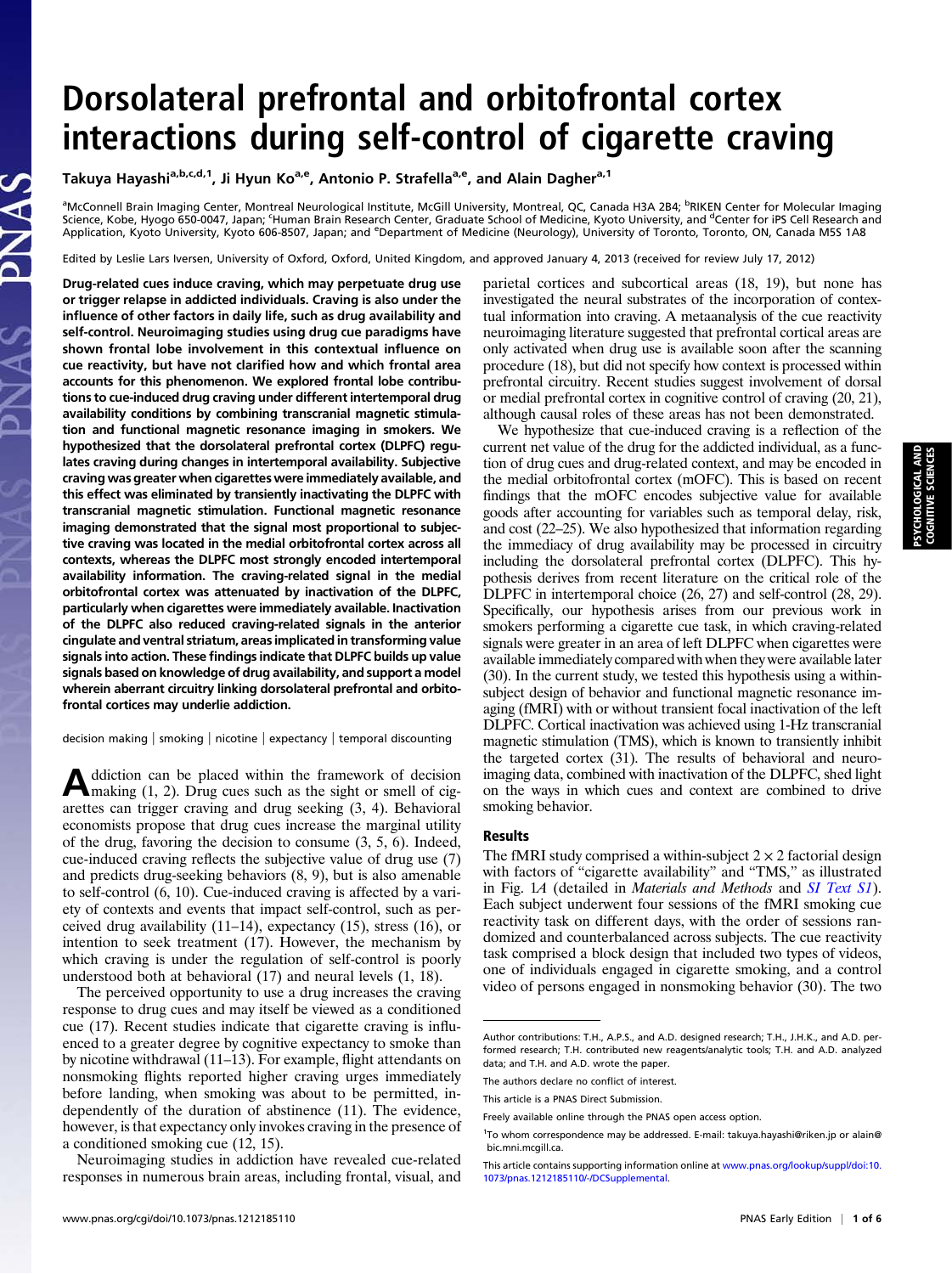



Fig. 1. Study design and behavioral response to cues. (A) Each subject underwent four sessions of the cue reactivity task during functional magnetic resonance imaging (fMRI) with transcranial magnetic stimulation (TMS) on different days. Sessions differed in terms of drug availability (delayed by 4 h; immediate) and TMS (sham TMS; true TMS), constituting a  $2 \times 2$  factorial design. After being informed about cigarette availability, subjects received true or sham TMS of left dorsolateral prefrontal cortex (DLPFC) in a singleblinded manner, followed by fMRI scanning during the cue reactivity task that includes exposure to neutral and smoking videos, and a four-item questionnaire after each video. (B) Behavioral response to cues (craving). Plot of mean ratios of scores for craving between smoking and neutral videos. Error bar indicates SEM. See also [SI Text S2](http://www.pnas.org/lookup/suppl/doi:10.1073/pnas.1212185110/-/DCSupplemental/pnas.201212185SI.pdf?targetid=nameddest=STXT) for details.

cigarette availability conditions differed as follows: (i) subjects were told before scanning that they should not smoke for 4 h after the fMRI scan and that this would be verified by carbon monoxide (CO) breath test (delayed availability condition); and (ii) subjects were told they could smoke immediately after the fMRI scan (immediate availability condition). In a previous fMRI study, we had found that the craving-related signal in the left DLPFC was significantly greater in the immediate compared with the delayed condition (30). The two TMS conditions consisted of sham TMS and true TMS targeted at the left DLPFC site identified in our previous study, administered in a single-blind manner immediately before fMRI acquisition. The extent of the physiological effect of TMS as used here is thought to be ∼1 cm, based on positron emission tomography (32) and electrophysiological (33) studies. We confirmed that the actual targeted area for each subject was within 1 cm of the intended target. TMS was administered in a room adjacent to the MRI suite for a total duration of ∼35 min. After TMS, subjects were asked to immediately move to the MRI suite to undergo an fMRI scan for a period of 15.5 min. The time interval from the end of TMS stimulation to the end of fMRI acquisition was  $21.4 \pm 1.3$  min varying from 19.5 to 25.5 min, which was less than the expected duration of inhibitory effects from our TMS paradigm (at least 30–60 min) (31, 34). Exhaled CO monitoring 4 h later confirmed that participants complied with the instructions of cigarette availability.

Behavioral Data. Subjects indicated their current level of craving (Q1, "I'm craving a cigarette right now") after each video using a visual analog scale. Relative craving was significantly affected by the interaction of availability and TMS  $[F_{(1,9)} = 6.3, P < 0.05]$ (Fig. 1B), but there was no significant effect of availability or TMS. Relative craving differed between the two availability levels in sham TMS  $[T_{(9)} = 2.8, P < 0.05]$  but not in true TMS  $[T_{(9)} =$ 1.4,  $P = 0.2$ . These findings indicate that craving is amenable to modulation by cues and contextual information (intertemporal cigarette availability), and that inactivation of the DLPFC with TMS eliminated the effect of cigarette availability on craving. Detailed behavioral data are provided in *[SI Text S2](http://www.pnas.org/lookup/suppl/doi:10.1073/pnas.1212185110/-/DCSupplemental/pnas.201212185SI.pdf?targetid=nameddest=STXT)*.

Neural Activity Associated with Cue-Induced Craving. There was significantly greater blood oxygen level-dependent (BOLD) activity during the smoking compared with the control video in several brain areas including the bilateral DLPFC, medial prefrontal cortex, frontal pole, ventral striatum, and temporal, parietal, and visual cortices ([Fig. S1](http://www.pnas.org/lookup/suppl/doi:10.1073/pnas.1212185110/-/DCSupplemental/pnas.201212185SI.pdf?targetid=nameddest=SF1)A and [Table S1\)](http://www.pnas.org/lookup/suppl/doi:10.1073/pnas.1212185110/-/DCSupplemental/pnas.201212185SI.pdf?targetid=nameddest=ST1), in keeping with our previous study (30). We then looked for brain areas where activity correlated with subjective cigarette craving. We identified relatively localized areas of the prefronto-striatal circuitry, with the greatest effect size located in the mOFC, followed by the left DLPFC and ventral striatum (cluster-corrected  $P < 0.05$ ; Fig. 2A and [Table S2](http://www.pnas.org/lookup/suppl/doi:10.1073/pnas.1212185110/-/DCSupplemental/pnas.201212185SI.pdf?targetid=nameddest=ST2)). The mOFC BOLD signal correlated only with craving and was not influenced by any of intention to smoke, irritability, boredom, or by cue alone [\(Table S2\)](http://www.pnas.org/lookup/suppl/doi:10.1073/pnas.1212185110/-/DCSupplemental/pnas.201212185SI.pdf?targetid=nameddest=ST2). Intention to smoke correlated with BOLD signal in the dorsolateral and dorsomedial cortices, inferior parietal lobule, and putamen [\(Fig.](http://www.pnas.org/lookup/suppl/doi:10.1073/pnas.1212185110/-/DCSupplemental/pnas.201212185SI.pdf?targetid=nameddest=SF1) [S1](http://www.pnas.org/lookup/suppl/doi:10.1073/pnas.1212185110/-/DCSupplemental/pnas.201212185SI.pdf?targetid=nameddest=SF1)B and [Table S2](http://www.pnas.org/lookup/suppl/doi:10.1073/pnas.1212185110/-/DCSupplemental/pnas.201212185SI.pdf?targetid=nameddest=ST2)), whereas subjective irritability and boredom were not correlated with brain activity [\(Table S2\)](http://www.pnas.org/lookup/suppl/doi:10.1073/pnas.1212185110/-/DCSupplemental/pnas.201212185SI.pdf?targetid=nameddest=ST2).

These behavioral and neural findings support our first prediction that the subjective value of cigarette smoking is a function of availability and cues, and that it is encoded in the mOFC. Because cue-induced craving is known to be variable across individuals in terms of both ease of elicitation and magnitude (35), we further explored whether the intersubject variance in craving was reflected in intersubject variation in the BOLD signals in the mOFC. Craving-related BOLD signals were obtained from the sham TMS sessions and regressed against the relative subjective craving level. The individual variation in the mOFC signal was significantly explained by the subjective variance in craving in both the immediate  $[F_{(1,8)} = 13.4, P < 0.01]$  and delayed condition  $[F_{(1,8)} = 7.2, P < 0.05]$  as shown in Fig. 2C, indicating that mOFC activity reflected the subjective valuation of drug-related stimuli.

Neural Activity Associated with Intertemporal Cigarette Availability. We found significantly increased craving-associated BOLD signal in the immediate relative to the delayed condition in dorsal prefrontal areas, with the highest effect located in the left DLPFC (Fig. 2D and [Table S3](http://www.pnas.org/lookup/suppl/doi:10.1073/pnas.1212185110/-/DCSupplemental/pnas.201212185SI.pdf?targetid=nameddest=ST3)) at x, y,  $z = -38$ , 32, 40 (Z = 4.66). The location was within 10 mm of our intended TMS target (Fig. 2D,  $S2A$  [and](http://www.pnas.org/lookup/suppl/doi:10.1073/pnas.1212185110/-/DCSupplemental/pnas.201212185SI.pdf?targetid=nameddest=SF2) B), within the expected spatial extent of the physiological effect of TMS (∼1 cm) (32, 33). A significant, but smaller, effect of availability was also found in the medial and central orbitofrontal cortex, ventral striatum, and inferior temporal gyrus ([Table S3\)](http://www.pnas.org/lookup/suppl/doi:10.1073/pnas.1212185110/-/DCSupplemental/pnas.201212185SI.pdf?targetid=nameddest=ST3). There was no effect of availability on the left DLPFC signals related to intention, boredom, irritability or cues alone ([Table](http://www.pnas.org/lookup/suppl/doi:10.1073/pnas.1212185110/-/DCSupplemental/pnas.201212185SI.pdf?targetid=nameddest=ST3) [S3\)](http://www.pnas.org/lookup/suppl/doi:10.1073/pnas.1212185110/-/DCSupplemental/pnas.201212185SI.pdf?targetid=nameddest=ST3). These results replicate our previous study (30), but more specifically correlate craving-related brain activity in DLPFC with intertemporal availability.

Effect of TMS on Cue-Induced Neural Activity. We also found a significant TMS by availability interaction effect on craving-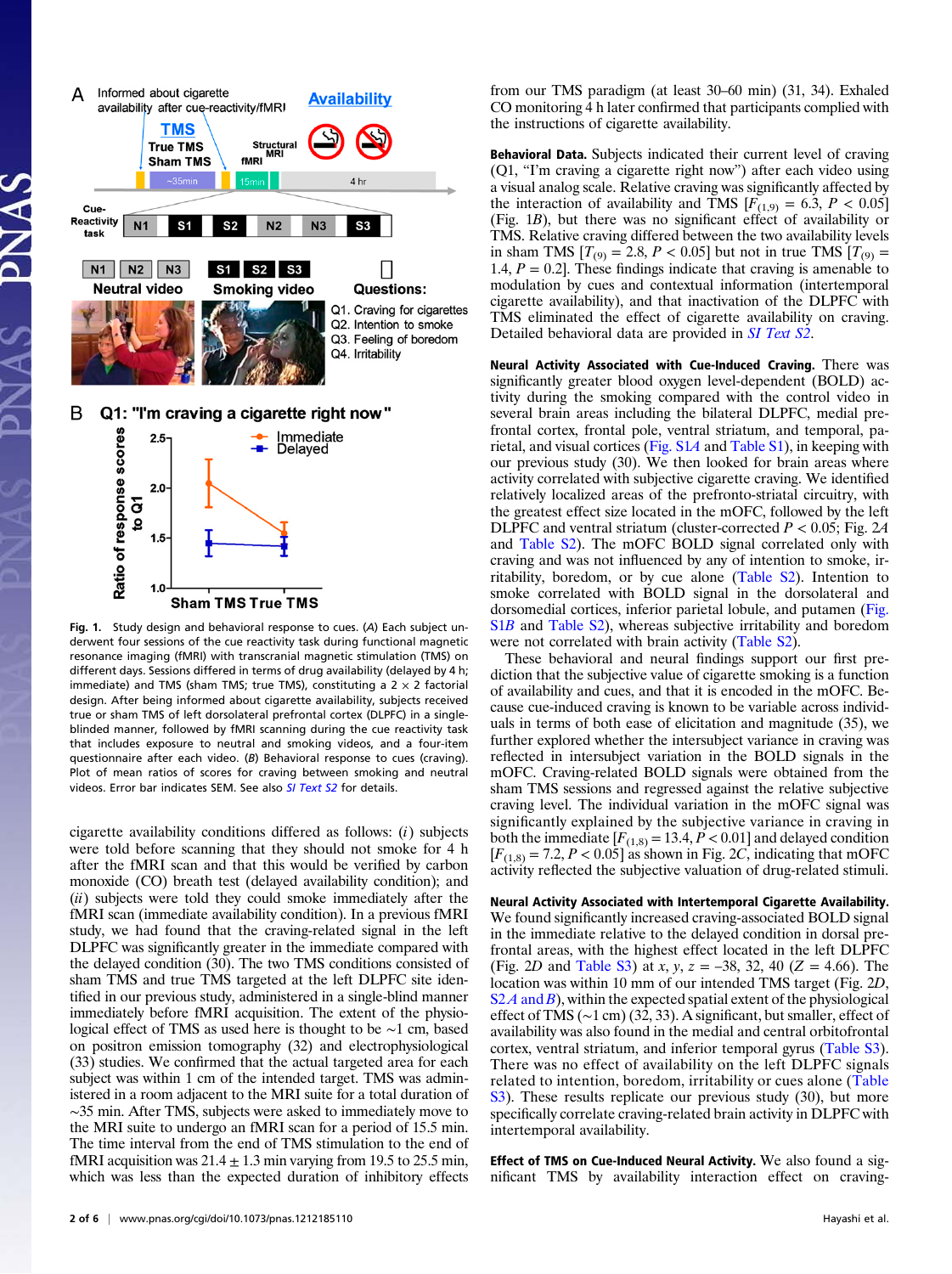

Fig. 2. Neural activity related to craving and intertemporal cigarette availability. (A) Areas of significant correlation of blood oxygen level-dependent (BOLD) signals with craving ratings (Q1 "I'm craving a cigarette right now") in the first level multiregression analysis of the fMRI data for all four conditions combined. The highest correlation was found in the medial orbitofrontal cortex (as shown in the slice at  $y = 50$  mm). (B) Effect size [contrast of parameter estimates (COPE)] at the peak of the medial orbitofrontal cortex (mOFC) (centered at x, y,  $z = -4$ , 46, -22 mm), dorsolateral prefrontal cortex (DLPFC) (x, y, z =  $-30$ , 36,  $-40$  mm), and ventral striatum (VS) (x, y, z = 12, 4, 0 mm). All peaks are listed in [Table S2](http://www.pnas.org/lookup/suppl/doi:10.1073/pnas.1212185110/-/DCSupplemental/pnas.201212185SI.pdf?targetid=nameddest=ST2). See also [Fig. S1](http://www.pnas.org/lookup/suppl/doi:10.1073/pnas.1212185110/-/DCSupplemental/pnas.201212185SI.pdf?targetid=nameddest=SF1)A and [Table S1](http://www.pnas.org/lookup/suppl/doi:10.1073/pnas.1212185110/-/DCSupplemental/pnas.201212185SI.pdf?targetid=nameddest=ST1) for the cue-induced BOLD signal increase and [Fig. S1](http://www.pnas.org/lookup/suppl/doi:10.1073/pnas.1212185110/-/DCSupplemental/pnas.201212185SI.pdf?targetid=nameddest=SF1)B for the correlation with intention to smoke (Q3). (C) Effect size [contrast of parameter estimates (COPE)] of the craving-associated contrast at mOFC (x, y,  $z = -4$ , 46, -22 mm) correlated with the subjective craving ratio (smoking minus neutral, averaged within each session) in the sham TMS conditions. (D) Areas of significant effect of drug availability (immediate > delayed) on craving-associated brain activation. The largest effect was found in the left DLPFC, which was close to the target of TMS (indicated by a crosshair). (E) Average contrast of cravingcorrelated BOLD parameter estimates from the general linear model, obtained at the left DLPFC (centered at x, y,  $z = -38$ , 32, 40 mm), plotted against drug availability. Error bars indicate SEM. In both A and B, statistical results are shown at a threshold of cluster  $(Z > 2.3)$ -corrected  $P < 0.05$ . The maximum statistical values within 10-mm-thick volumes were axially projected onto the center slice for visualization. All peaks are listed in [Table S3.](http://www.pnas.org/lookup/suppl/doi:10.1073/pnas.1212185110/-/DCSupplemental/pnas.201212185SI.pdf?targetid=nameddest=ST3) See also [Fig. S2](http://www.pnas.org/lookup/suppl/doi:10.1073/pnas.1212185110/-/DCSupplemental/pnas.201212185SI.pdf?targetid=nameddest=SF2)A for the subject-by-subject location of TMS target, Fig. S2B for the subject-by-subject effect of availability, and [Fig. S2](http://www.pnas.org/lookup/suppl/doi:10.1073/pnas.1212185110/-/DCSupplemental/pnas.201212185SI.pdf?targetid=nameddest=SF2)C for the cue-induced BOLD signals in the target area.

associated BOLD signal in the mOFC (cluster-corrected  $P \leq$ 0.05; Fig. 3A and [Table S5](http://www.pnas.org/lookup/suppl/doi:10.1073/pnas.1212185110/-/DCSupplemental/pnas.201212185SI.pdf?targetid=nameddest=ST5)). In this area, the BOLD signal displayed a higher correlation with craving in the immediate availability condition than the delayed condition during sham TMS sessions, but this difference was reduced by true TMS (Fig. 3A, bar graph). Thus, the neural effect of TMS paralleled its psychometric effect (Fig. 1B). These data suggest that cravingcorrelated signals normally processed by the mOFC are amenable to modulation by inputs from the DLPFC that carry information on cigarette availability.

In addition, we analyzed the effect of TMS alone on the craving-associated BOLD signal. TMS decreased craving-associated signals in the dorsal anterior cingulate cortex (cluster-corrected  $P < 0.05$ ; [Fig. S1](http://www.pnas.org/lookup/suppl/doi:10.1073/pnas.1212185110/-/DCSupplemental/pnas.201212185SI.pdf?targetid=nameddest=SF1)C), indicating that activity in this area may depend on both craving and input from the DLPFC. We also tested the effect of TMS at the TMS target itself in detail. Consistent with previous literature (36), neither a whole-brain search, nor a restricted volume-of-interest analysis showed evidence of a TMS effect on craving-associated activity in the left DLPFC ([Fig. S2](http://www.pnas.org/lookup/suppl/doi:10.1073/pnas.1212185110/-/DCSupplemental/pnas.201212185SI.pdf?targetid=nameddest=SF2)C). This negative finding is addressed in *[SI Text S3](http://www.pnas.org/lookup/suppl/doi:10.1073/pnas.1212185110/-/DCSupplemental/pnas.201212185SI.pdf?targetid=nameddest=STXT)*.

Psychophysiological Interaction. Finally, we performed a psychophysiological interaction analysis to measure DLPFC functional connectivity while participants watched the smoking video. TMS and availability interactively altered functional connectivity of the DLPFC with the mOFC (Fig. 3B) and the dorsal anterior cingulate cortex [\(Fig. S1](http://www.pnas.org/lookup/suppl/doi:10.1073/pnas.1212185110/-/DCSupplemental/pnas.201212185SI.pdf?targetid=nameddest=SF1)D, thresholded by a cluster of  $> 30$  voxels, uncorrected  $P < 0.05$ ; [Table S6\)](http://www.pnas.org/lookup/suppl/doi:10.1073/pnas.1212185110/-/DCSupplemental/pnas.201212185SI.pdf?targetid=nameddest=ST6). In these two areas, functional connectivity with the left DLPFC was greater during the immediate compared with the delayed availability condition, and this effect was reduced by TMS (Fig. 3B, left bar graph). In the inverse contrast, we found altered functional connectivity in the ventral striatum (Fig.  $3B$  and Table S<sub>6</sub>), such that functional connectivity of the DLPFC was reduced during immediate compared with delayed availability during sham TMS, with the effect again reduced by TMS (Fig. 3B, right bar graph).

## Discussion

Recent work influenced by behavioral economics has shown that cue-induced drug craving is a predictor of subjective value of drug (7) and drug-seeking behaviors (8, 9), but is also amenable to contexts that engage self-control, such as drug availability (11– 13), religious norms (14), expectancy (15), stress (16), and treatment seeking (17). Moreover, craving, like the economic value of goods, is amenable to delayed discounting, as shown here and elsewhere (11). Thus, craving may be in effect a reflection of the net subjective value of the drug. The current study borrows from recent models of decision making (37, 38) to map the neural representation of cue-induced craving and the role of prefrontal areas in cue reactivity and self-control, with a particular focus on the DLPFC (30). The results can be summarized in five points:  $(i)$ cigarette cues cause cigarette craving, with the effect potentiated by knowledge of immediate availability;  $(ii)$  cues activated distributed frontal areas, in which the signal in mOFC had the highest correlation with craving across contexts and subjects (Fig. 2A), whereas the signal in DLPFC was the most associated with intertemporal availability (Fig.  $2D$ ); (iii) inactivation of left DLPFC eliminated the potentiating effect of immediate availability on craving (Fig. 1B) and on the craving-related signal in the mOFC (Fig. 3A); (iv) inactivation of DLPFC also affected craving-related signals in the dorsal anterior cingulate cortex [\(Fig.](http://www.pnas.org/lookup/suppl/doi:10.1073/pnas.1212185110/-/DCSupplemental/pnas.201212185SI.pdf?targetid=nameddest=SF1)  $S1C$  $S1C$ ); and (v) inactivation of DLPFC and availability interactively affected the functional connectivity of the DLPFC with several craving-associated regions, namely the mOFC, ventral striatum, and anterior cingulate (Fig. 3B and [Fig. S1](http://www.pnas.org/lookup/suppl/doi:10.1073/pnas.1212185110/-/DCSupplemental/pnas.201212185SI.pdf?targetid=nameddest=SF1)D).

The behavioral results indicate that the perception of immediate drug availability enhances cue-induced craving, which in turn may be interpreted as temporal discounting of drug use value during delayed availability. In our within-subjects study, intertemporal availability was not a direct effector of craving, but acted to modulate reactivity to drug cues (Fig.  $1B$ ). This is consistent with a model (Fig. 3C) according to which perceived drug use opportunity acts as a conditioned stimulus that sets the occasion for drug use, but only reveals itself via an influence on cue-induced reactivity, and not on craving itself (12, 15). Our results further suggest that this modulatory effect appears to be exerted via the left DLPFC. This is consistent with a recent behavioral study in which intertemporal choice was modulated by low-frequency repetitive TMS over the left DLPFC (29). TMS did not affect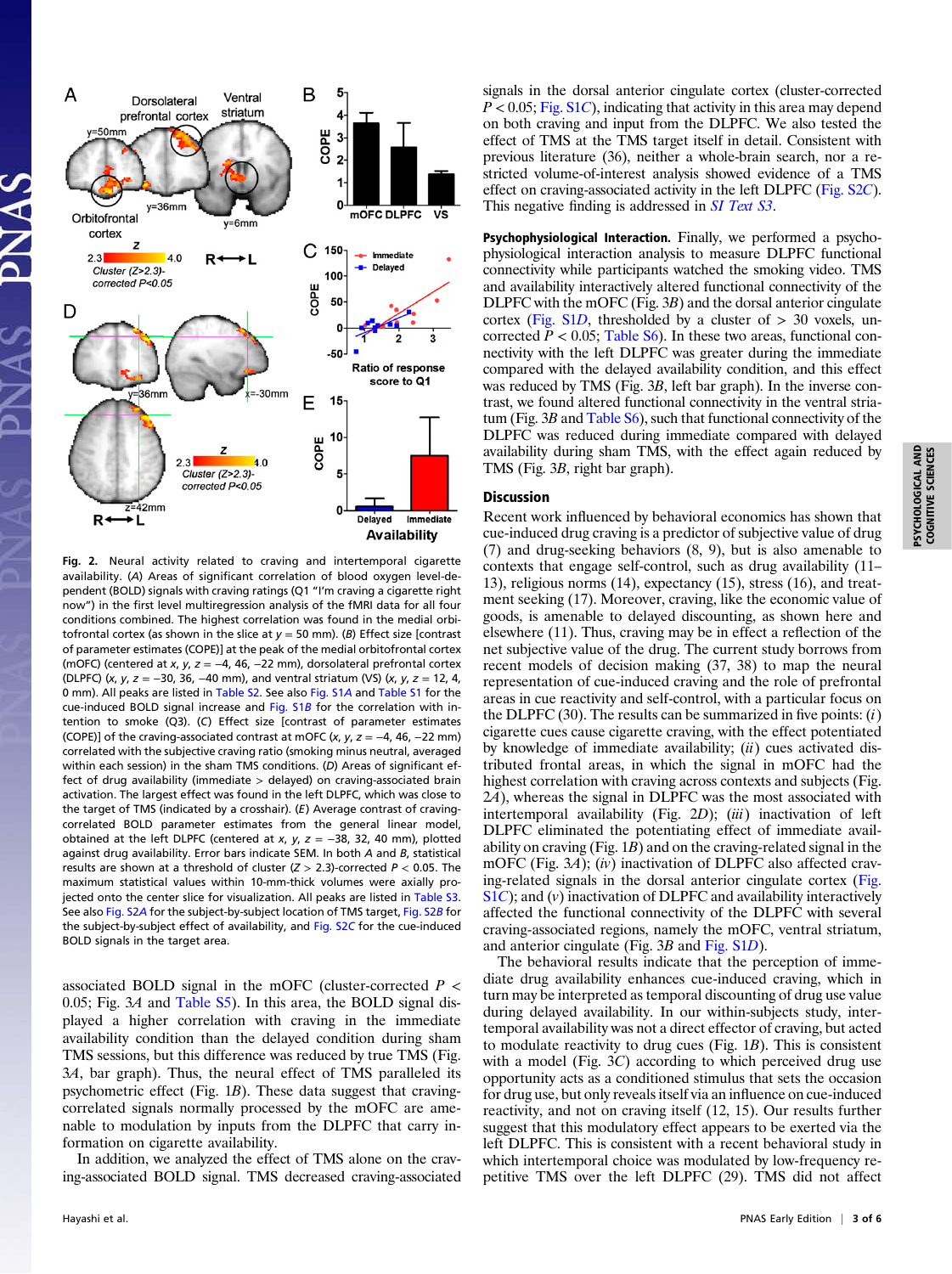

Fig. 3. Effect of transcranial magnetic stimulation (TMS) on availability and craving-associated activity, and on availability and cue-associated functional connectivity. (A) Effect of interaction between TMS and drug availability in the higher level analysis of craving-associated contrasts. In the medial orbitofrontal cortex, BOLD signals were affected by craving, drug availability, and TMS (light blue–blue area, cluster-corrected P < 0.05). The bar graph shows the mean parameter estimates from the second-level general linear model in the medial orbitofrontal cortex (centered at x, y, z = -4, 64, -14 mm), plotted against drug availability and TMS conditions. COPE, contrast of parameter estimates. All peaks are listed in [Table S5](http://www.pnas.org/lookup/suppl/doi:10.1073/pnas.1212185110/-/DCSupplemental/pnas.201212185SI.pdf?targetid=nameddest=ST5). See also [Fig. S1](http://www.pnas.org/lookup/suppl/doi:10.1073/pnas.1212185110/-/DCSupplemental/pnas.201212185SI.pdf?targetid=nameddest=SF1)C and [Table S4](http://www.pnas.org/lookup/suppl/doi:10.1073/pnas.1212185110/-/DCSupplemental/pnas.201212185SI.pdf?targetid=nameddest=ST4) for the main effect of TMS on craving-associated contrasts. (B) Areas where functional connectivity with dorsolateral prefrontal cortex (DLPFC) was significantly affected by TMS and drug availability during viewing of smoking cues. The peaks of negative contrast (light blue–blue, cluster size > 30 voxels, Z < −1.96) are located in the medial orbitofrontal cortex (mOFC) (Left), and those of the positive peak (yellow-red, cluster size > 30 voxels,  $Z > 1.96$ ) in the ventral striatum (Right). The areas of altered functional connectivity are superimposed on the mask extracted from craving-associated whole-brain analysis (transparent green,  $Z > 1.6$ ). The bar graphs below show mean parameter estimates of correlated BOLD signals with L-DLPFC target obtained from mOFC (centered at x, y, z = -10, 62, -18 mm), and ventral striatum (−6, 8, −4), plotted against two factors (TMS and drug availability). Error bars indicate SEM. All peaks of functional connectivity analysis are listed in [Table S6.](http://www.pnas.org/lookup/suppl/doi:10.1073/pnas.1212185110/-/DCSupplemental/pnas.201212185SI.pdf?targetid=nameddest=ST6) See also [Fig. S1](http://www.pnas.org/lookup/suppl/doi:10.1073/pnas.1212185110/-/DCSupplemental/pnas.201212185SI.pdf?targetid=nameddest=SF1)D for the result of functional connectivity found in the anterior cingulate cortex. COPE, contrast of parameter estimates. (C) Proposed neuropsychological model of drug cue-induced craving. Drug cues induce craving, thought here to be a value signal processed in the mOFC. This value signal is amenable to modulation based on context, a process likely enacted by the DLPFC.

valuation itself in their choice task (29), consistent with our findings that TMS had no direct influence on craving per se.

The neuroimaging findings provide two insights into how the DLPFC and mOFC interact during drug craving and intertemporal availability (Fig. 3C). First, the mOFC tracked the subjective value of the drug, as indexed by craving self-reports, whereas the DLPFC appeared to incorporate intertemporal availability and cue information to modulate the presumed mOFC value signal. Such a twostage process of cue reactivity is consistent with recent models of frontal decision-making circuitry (26, 37), in which ventral prefrontal cortex encodes subjective value that drives decisions, whereas the dorsal prefrontal cortex tracks the state of the environment, including rules and contexts, to guide decisions. Although our findings of craving-related signals in the mOFC parallel the addiction literature (30, 39–43), a notable finding is the consistent correlation with craving under different contexts. The neural signal in the mOFC encoded this net value of drug at any given moment, as it does valuation of monetary rewards (22, 23), preferred goods (24), or charitable decisions (25). In contrast, the DLPFC signal appears to be sensitive to the context of drug use as inactivation of the DLPFC eliminated the ability of contextual

4 of 6 | <www.pnas.org/cgi/doi/10.1073/pnas.1212185110> Hayashi et al.

information to affect both craving and its related signal in the mOFC. The results provide evidence that the DLPFC region processes intertemporal availability to influence valuation of drug, consistent with reports of sensitivity of the DLPFC to intertemporal choice information (26, 27, 29). Second, our results demonstrate that the DLPFC can have a potentiating effect on craving and related signals in addition to the previously suggested role of DLPFC top–down signals in down-regulating brain areas that encode reward value with respect to drug use (44). Our results may support addiction studies showing cue-related activity in dorsolateral prefrontal areas only in individuals not seeking to quit drug use (18). This prefrontal potentiation of craving appears to be exerted via modulation of craving-related signals in the OFC, as the functional connectivity between the DLPFC and mOFC was dependent both on the drug cue and availability. This functional connectivity is consistent with the known existence of anatomical connections between DLPFC and mOFC based on work in primates (45, 46). It is also in line with a previous study in which self-control related to healthy food choices was associated with functional connectivity between the DLPFC and mOFC (28).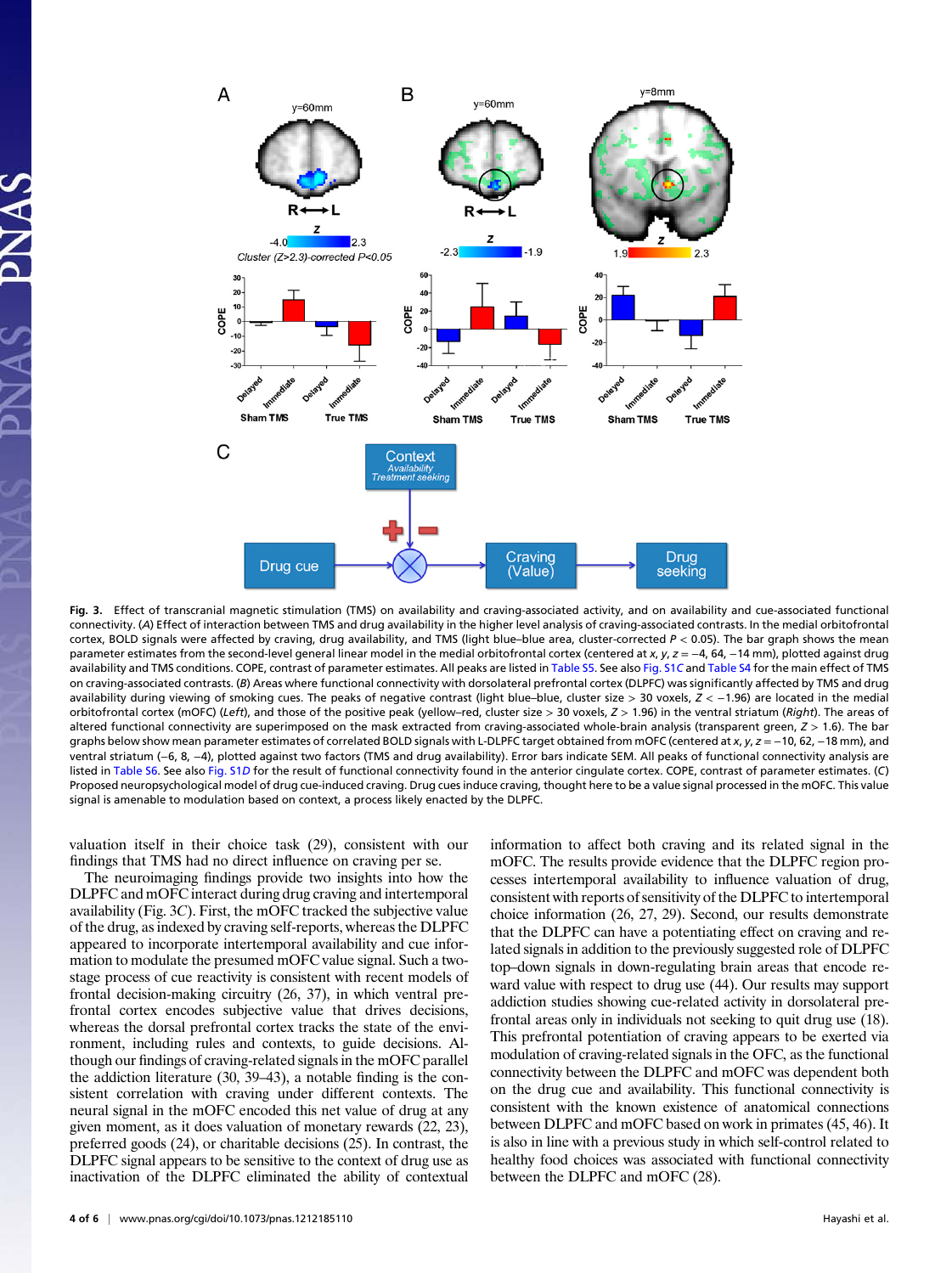Cue-induced craving may also depend on activity in brain areas involved in computing multiplexed decision variables, including action costs and stimulus values, namely the anterior cingulate cortex and ventral striatum. Here, inactivation of the DLPFC by TMS attenuated craving-associated activity in the anterior cingulate cortex [\(Fig. S1](http://www.pnas.org/lookup/suppl/doi:10.1073/pnas.1212185110/-/DCSupplemental/pnas.201212185SI.pdf?targetid=nameddest=SF1)C). Accumulating evidence suggests that the dorsal anterior cingulate cortex not only generates signals of stimulus value, much like the mOFC, but also signals of rewarding actions and action costs (47, 48). Moreover, a recent study showed that higher cue reactivity in the anterior cingulate cortex predicted subjects' subsequent failure to quit smoking (20). The functional connectivity between the DLPFC and anterior cingulate cortex found here [\(Fig. S1](http://www.pnas.org/lookup/suppl/doi:10.1073/pnas.1212185110/-/DCSupplemental/pnas.201212185SI.pdf?targetid=nameddest=SF1)D) is consistent with previous observations in patients with lateral prefrontal lesions (49), a metaanalysis of functional connectivity (50), the effect of DLPFC TMS on anterior cingulate blood flow (51), and with the description of anatomical connections in primates (46, 52). The ventral striatum is another key structure in addiction (53) and is a key node in converting incentive signals into action (54) and in processing reward value (22). Primate studies have also demonstrated action value signals in the striatum (55). Our results indicate that activity in this area is consistently correlated with craving (Fig. 2A), but again under the influence of the DLPFC (Fig. 3B). Indeed, a recent fMRI study showed that, when smokers suppressed their urge to smoke, modulation of cue-induced signals in the ventral striatum was mediated by the DLPFC (21).

Our findings have implications for current debates on psychopathological models of addiction. Some [e.g., Robinson and Berridge (56)] have proposed that drug cues acquire incentive salience, or increased value, via activation of midbrain dopaminergic projections such as the medial OFC and ventral striatum. Others [e.g., Jentsch and Taylor (44)] have proposed that a dysfunctional lateral prefrontal cortex allows disinhibition of motivated drug-seeking behaviors. Our results support both models in that craving level was associated with activity in valuation/motivation circuitry, notably the OFC and ventral striatum, and activity of this circuitry was subject to higher-level input from the DLPFC. However, our study provides a distinct view in that the afferents from DLPFC do not only support self-control and inhibition, but more generally modulate mesolimbic value signals up or down based on goals and context. Additionally, a major contributor to relapse in addiction is stress (16), which is also known to cause acute and chronic impairments in prefrontal cortex function (57). Indeed, in a previous study using the same cue reactivity paradigm, we demonstrated that acute psychosocial stress increased mesolimbic responses to drug cues (58). We propose that aberrant interactions between frontal executive and valuation systems may underlie the response to drug cues in a variety of situations.

Here, we assume that our instructions to the subjects regarding availability affected subjects' expectancy to smoke cigarettes. However, no explicit measures of expectancy were obtained during

- 1. Bechara A (2005) Decision making, impulse control and loss of willpower to resist drugs: A neurocognitive perspective. Nat Neurosci 8(11):1458–1463.
- 2. Redish AD, Jensen S, Johnson A (2008) A unified framework for addiction: Vulnerabilities in the decision process. Behav Brain Sci 31(4):415–437, discussion 437–487.
- 3. Bernheim D, Rangel A (2004) Addiction and cue-triggered decision processes. Am Econ Rev 94(5):1558–1590.
- 4. Drummond DC, Tiffany ST, Glautier S, Remington B (1995) Addictive Behaviour: Cue Exposure Theory and Practice (Wiley, Chichester, UK), pp 1–17.
- 5. Becker GS, Murphy KM (1988) A theory of rational addiction. J Polit Econ 96: 675–700.
- 6. Gruber J, Köszegi B (2001) Is addiction "rational"? Theory and evidence. Q J Econ 116: 1261–1303.
- 7. MacKillop J, et al. (2010) Behavioral economic analysis of cue-elicited craving for alcohol. Addiction 105(9):1599–1607.
- 8. McKee SA, O'Malley SS, Shi J, Mase T, Krishnan-Sarin S (2008) Effect of transdermal nicotine replacement on alcohol responses and alcohol self-administration. Psychopharmacology (Berl) 196(2):189–200.

cue exposure. This subjective state is difficult to measure with accuracy. Thus, it was important to ensure that the manipulation of expectancy was credible to the participants (59). Therefore, we repeatedly emphasized cigarette availability to subjects before TMS and before fMRI at every session. We did not measure the actual amount of cigarette use following each session, beyond confirming the 4-h abstinence with CO monitoring, because the current TMS settings do not, presumably, have such a lasting effect. Postscan cigarette consumption could be tested in the future with more powerful inhibitory paradigms, e.g., theta burst stimulation, which appears to have effects lasting several hours (31).

In conclusion, the within-subject, hypothesis-driven experiment presented here establishes the role of the DLPFC in integrating higher-level contextual factors with subjective craving processed in the mOFC. The findings shed light on the role of dorsolateral and ventral prefrontal areas in addiction and provide a bridge between neural models of drug addiction and decision making. In particular, the current findings dovetail with a view of addiction as a manifestation of steep temporal discounting, in which addicted individuals consistently place greater value on immediate over delayed rewards (60). The model also provides a rational basis for therapeutic mechanisms, such as cognitive behavioral therapy (53) or transcranial stimulation of the DLPFC (61, 62).

## Materials and Methods

Ten otherwise-healthy moderate-to-heavy smokers aged  $23 + 3$  y underwent an fMRI cue reactivity task (30) on four occasions. Subjects smoked one cigarette 30 min prior to the TMS session. They viewed 2-min video clips of smokers (smoking video) alternating with matched video clips that contained no smoking content (neutral video), and rated their subjective craving level immediately after each video clip by a visual analog scale. Compliance with an abstinent state after the two delayed availability fMRI sessions was verified 4 h postscan using a CO monitor (Vitalograph). fMRI data were hierarchically analyzed based on a mixed-effects general linear model using FSL 4.1 ([www.](http://www.fmrib.ox.ac.uk/fsl) [fmrib.ox.ac.uk/fsl](http://www.fmrib.ox.ac.uk/fsl)). The coordinates of the TMS target in the left DLPFC were defined in Montreal Neurological Institute (MNI) space based on our previous study (MNI coordinates, x, y,  $z = -30$ , 36, 42 mm) (30), where a significant interaction had been found between craving and availability, an effect that was replicated in the current participants (Fig. 2D and [Fig. S2](http://www.pnas.org/lookup/suppl/doi:10.1073/pnas.1212185110/-/DCSupplemental/pnas.201212185SI.pdf?targetid=nameddest=SF2)B). The TMS target was located in native space by using a noninvasive frameless stereotaxic apparatus (BrainSight; Rogue Research) (63). Repetitive stimulation (1,800 pulses) was delivered at low frequency (1 Hz) using a MagStim stimulator (MagStim). Low-frequency repetitive TMS is known to disrupt the target cortex for at least 30 min (34, 36). Details of subjects, TMS, fMRI, and data analysis are described in [SI Text S1](http://www.pnas.org/lookup/suppl/doi:10.1073/pnas.1212185110/-/DCSupplemental/pnas.201212185SI.pdf?targetid=nameddest=STXT).

ACKNOWLEDGMENTS. We thank Andre Cormier, Ron Lopez, David Costa, Louise Marcotte, Michael Ferreira, Yael Goldberg, Chie Matsuo, Beth Tannenbaum, Atsuko Nagano, Bruce Pike, Hiroshi Watabe, and Yoshikazu Ugawa for their help and advice. We also thank Paul Cisek and Marco Leyton for reading our manuscript. This study was supported by the Japanese Ministry of Health, Labour and Welfare; and grants from the Canadian Institutes of Health Research and the Canadian Cancer Society Research Institute (to A.D.).

- 9. Preston KL, et al. (2009) Cocaine craving and use during daily life. Psychopharmacology (Berl) 207(2):291–301.
- 10. O'Donoghue T, Rabin M (1999) Addiction and self-control. In Addiction (Russell Sage, New York), pp 169–206.
- 11. Dar R, Rosen-Korakin N, Shapira O, Gottlieb Y, Frenk H (2010) The craving to smoke in flight attendants: Relations with smoking deprivation, anticipation of smoking, and actual smoking. J Abnorm Psychol 119(1):248–253.
- 12. Carter BL, Tiffany ST (2001) The cue-availability paradigm: The effects of cigarette availability on cue reactivity in smokers. Exp Clin Psychopharmacol 9(2):183–190.
- 13. Droungas A, Ehrman RN, Childress AR, O'Brien CP (1995) Effect of smoking cues and cigarette availability on craving and smoking behavior. Addict Behav 20(5): 657–673.
- 14. Dar R, Stronguin F, Marouani R, Krupsky M, Frenk H (2005) Craving to smoke in orthodox Jewish smokers who abstain on the Sabbath: A comparison to a baseline and a forced abstinence workday. Psychopharmacology (Berl) 183(3):294–299.
- 15. Dols M, van den Hout M, Kindt M, Willems B (2002) The urge to smoke depends on the expectation of smoking. Addiction 97(1):87–93.
- 16. Koob GF (2008) A role for brain stress systems in addiction. Neuron 59(1):11–34.